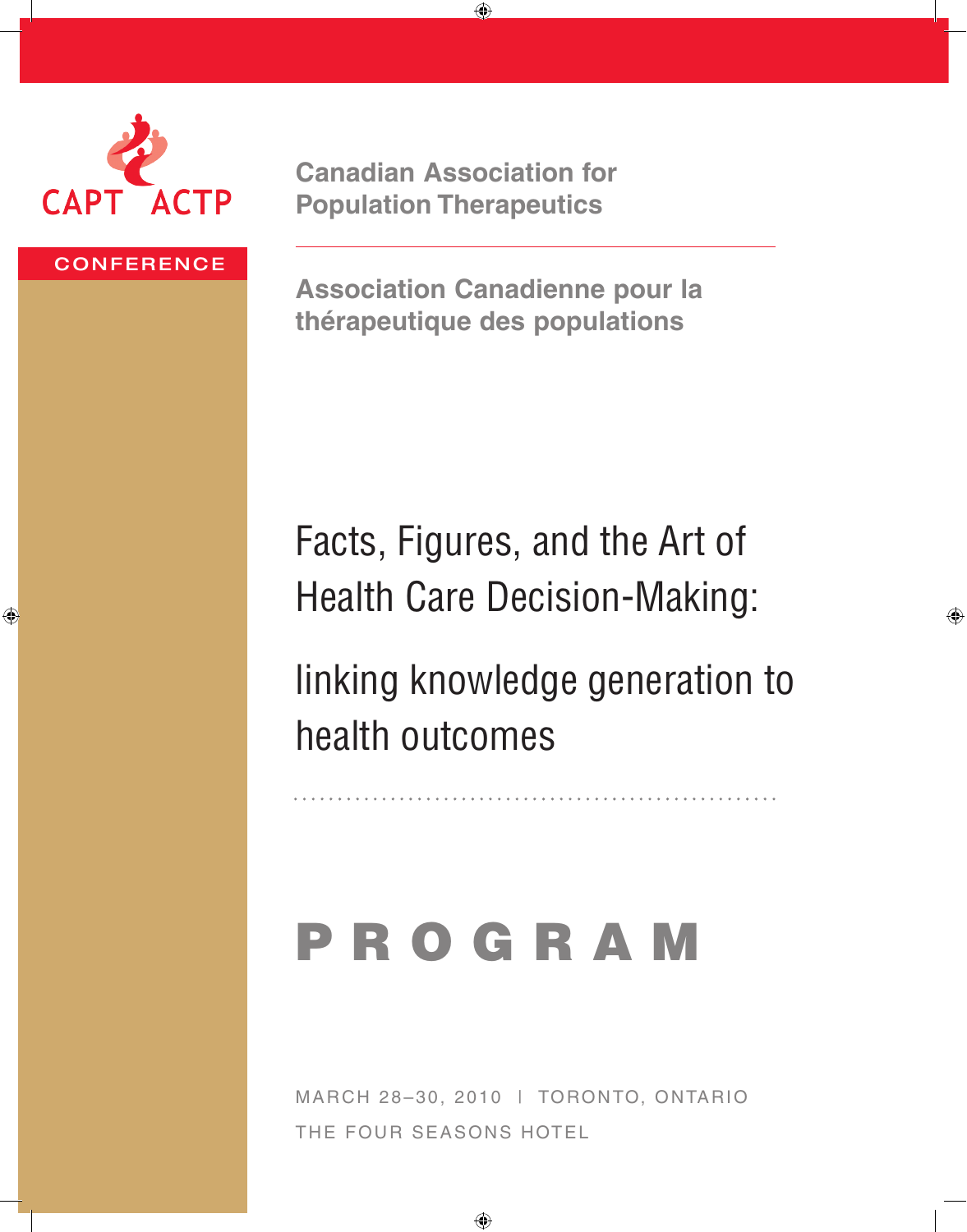## **CAPT MISSION & VISION**

The CAPT Mission is to advance population-based research of therapeutic interventions to improve the health outcomes of Canadians by:

- Bringing together diverse perspectives
- Facilitating open exchange of ideas and collaboration, and
- Influencing policy and practice

The CAPT Vision is to become the recognized Canadian leader for linking population-based therapeutic research, policy and practice to optimize health outcomes.

## **CAPT 2010 SCIENTIFIC PLANNING COMMITTEE:**

Larry Lynd, University of British Columbia (Co-Chair) Carlo Marra, University of British Columbia (Co-Chair) Michael Iskedjian, PharmIdeas Lori-Jean Manness, Merck Nicole Mittmann, Health Outcomes & PharmacoEconomics Research Centre Nancy Risebrough, Oxford Outcomes Angela Rocchi, Axia Research

## **CAPT 2010 LOCAL ORGANIZING COMMITTEE:**

Jackie Gladman, i3 Innovus (Chair) Alina Ciobanu, AstraZeneca Anna Liovas, AstraZeneca Michael Paterson, Institute for Clinical Evaluative Sciences Laurene Redding, Takeda Canada Inc.

## www.capt-actp.com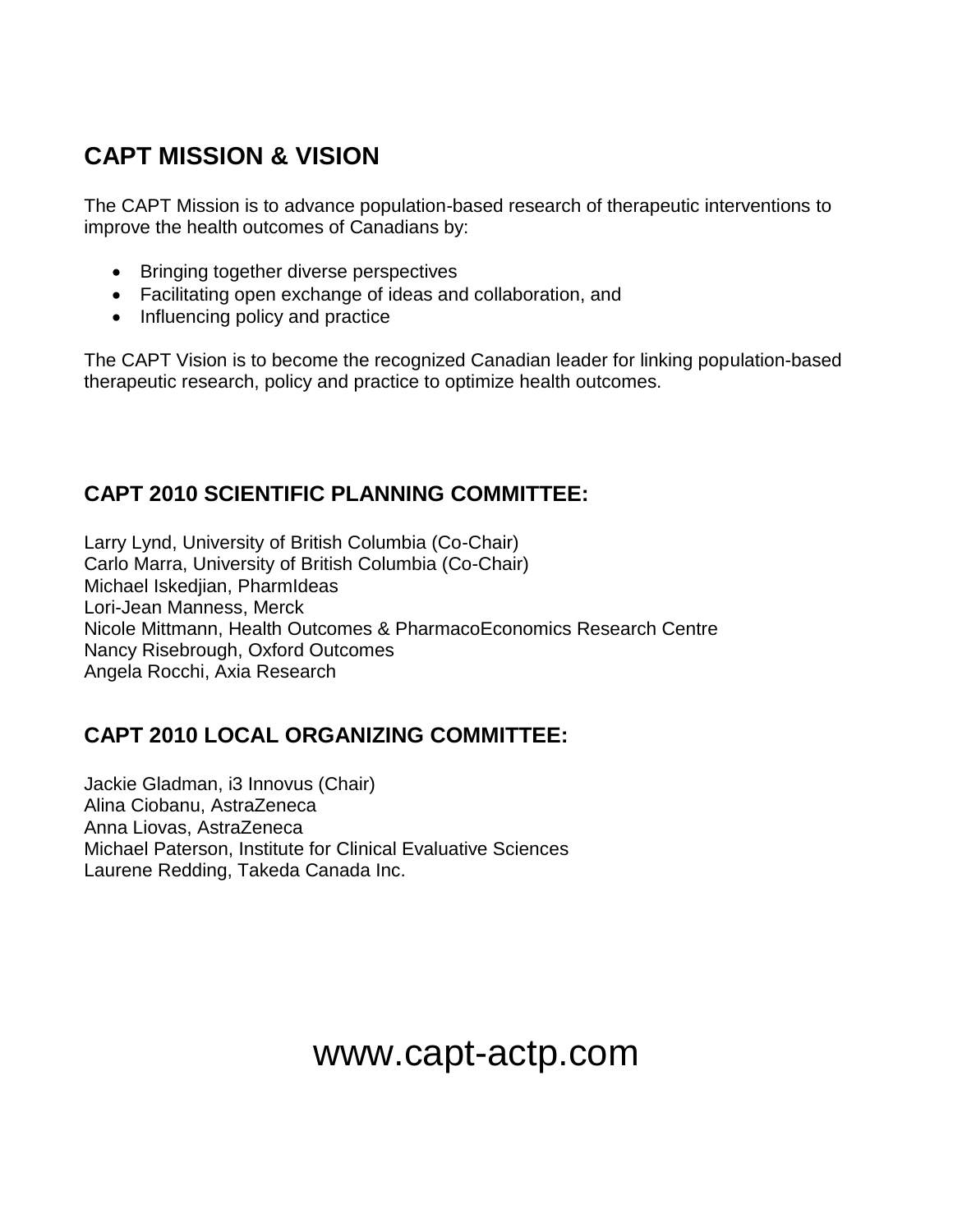## **Message from the President**

Welcome to the 2010 Canadian Association for Population Therapeutics (CAPT) / Association Canadienne pour la Thérapeutique des Populations (ACTP) annual conference! You are joining a wide diversity of academic researchers, federal and provincial policy-makers, pharmaceutical industry representatives and other experts in an open exchange of ideas and collaboration to advance population-based research of therapeutic interventions.

The past year has been an interesting one for CAPT as Board members continued the Strategic Planning Initiative. You will hear more about the actions coming from this initiative at the conference. Over the next few days, enjoy meeting and listening to Canadian and international experts, reviewing the posters, catching up with friends and colleagues, making new contacts, and attending an exciting social event at the Royal Ontario Museum.

Nigel Rawson CAPT President

## **CAPT 2010 Conference Overview**

Welcome to the 2010 CAPT/ACTP conference! The title of this year's conference, "Facts, Figures, and the Art of Health Care Decision-Making: linking knowledge generation to health outcomes" speaks to the need to translate the results from rigorous scientific investigation to health policy and decision-making . The Program Committee offers its sincere thanks to the sponsors who have made this conference possible.

The mission of CAPT/ACTP is to advance population-based research of therapeutic interventions to improve the health of Canadians by bringing together diverse perspectives, facilitating open exchange of ideas and collaboration, and influencing policy and practice. The Scientific Committee has designed the conference program to achieve this mission by inviting a wide variety of keynote speakers and panelists, by including more panel sessions than in previous conferences, and by balancing sessions in pharmacoepidemiology and health economics with others in health policy. In addition, we have many exciting contributed presentations and posters. We encourage you to maximize your opportunities for interaction and exchange of ideas throughout the three days with both old and new colleagues and friends, and hope that you enjoy the conference.

Carlo Marra & Larry Lynd Co-Chairs, Scientific Committee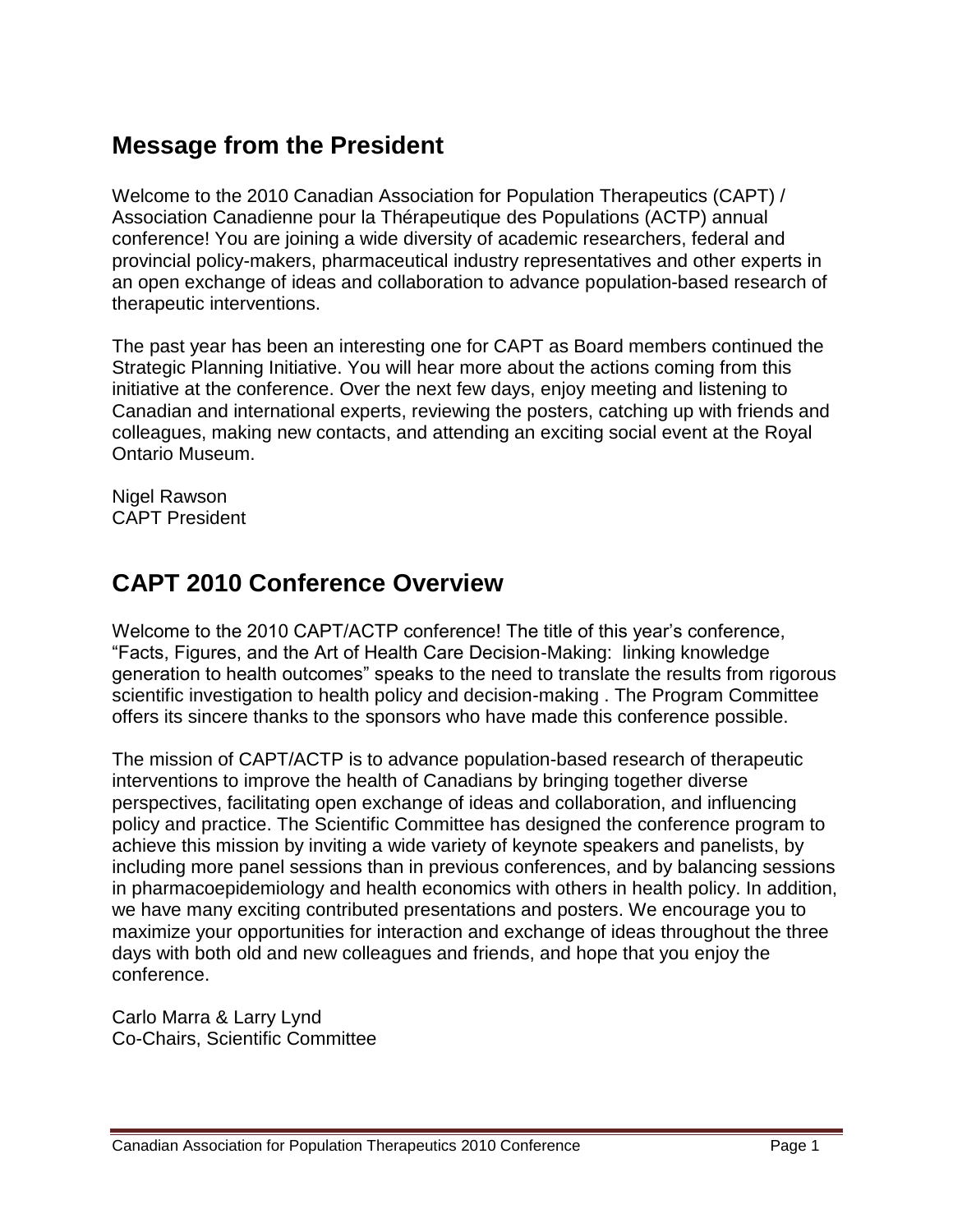## **"Facts, Figures, and the Art of Health Care Decision-Making: linking knowledge generation to health outcomes"**

**Sunday, March 28th, 2010**

| ** All Poster Presentations will be displayed in the Regency Ballroom West from<br>12:00 h Sunday until Monday at 17:30 h ** |                                                                                                                                                                                                                                                                                                                                                                                                                                                                                                          |  |
|------------------------------------------------------------------------------------------------------------------------------|----------------------------------------------------------------------------------------------------------------------------------------------------------------------------------------------------------------------------------------------------------------------------------------------------------------------------------------------------------------------------------------------------------------------------------------------------------------------------------------------------------|--|
| $08:00 - 17:00$                                                                                                              | <b>Registration (Regency Foyer)</b>                                                                                                                                                                                                                                                                                                                                                                                                                                                                      |  |
| <b>Pre-Conference Symposium</b><br><b>Location: Regency Ballroom</b>                                                         |                                                                                                                                                                                                                                                                                                                                                                                                                                                                                                          |  |
| $09:00 - 12:00$                                                                                                              | CIHR's Institute of Gender and Health Pre-Conference Symposium<br><b>Advancing Population-Based Research on Therapeutic Interventions</b><br>by Accounting for Sex and Gender (Pre-Registration Required)                                                                                                                                                                                                                                                                                                |  |
|                                                                                                                              | <b>Speakers:</b><br>Steve Morgan, Associate Professor, School of Population and Public<br>Health and Associate Director, Centre for Health Services and Policy<br>Research, University of British Columbia, Vancouver<br>Judith Soon, Assistant Professor, Faculty of Pharmaceutical Sciences,<br>University of British Columbia, Vancouver<br>Emma Spreekmeester, Drug Reviewer, Bureau of Metabolism, Oncology<br>and Reproductive Sciences, Health Canada Therapeutic Products<br>Directorate, Ottawa |  |
| $12:00 - 13:00$                                                                                                              | <b>Hot Lunch &amp; Contributed Poster Presentations</b><br>Location: Regency Foyer & Regency Ballroom West<br>(All conference registrants welcome)                                                                                                                                                                                                                                                                                                                                                       |  |
| <b>Conference Commencement</b><br><b>Location: Regency Ballroom</b>                                                          |                                                                                                                                                                                                                                                                                                                                                                                                                                                                                                          |  |
| $13:00 - 13:15$                                                                                                              | <b>Opening Remarks &amp; Welcome</b><br>Nigel Rawson, GlaxoSmithKline Inc. and President, Canadian Association<br>for Population Therapeutics                                                                                                                                                                                                                                                                                                                                                            |  |
| $13:15 - 15:45$                                                                                                              | <b>Health Policy Symposium (Sponsored by Merck)</b><br>Future pharmascape: the evolving pharmaceutical environment and<br>implications for research, policy and health outcomes                                                                                                                                                                                                                                                                                                                          |  |

#### **Introduction and Opening Remarks** Lorne Tyrrell (Chair), CIHR/GSK Chair in Virology, University of Alberta and Board Chair, Institute of Health Economics, Edmonton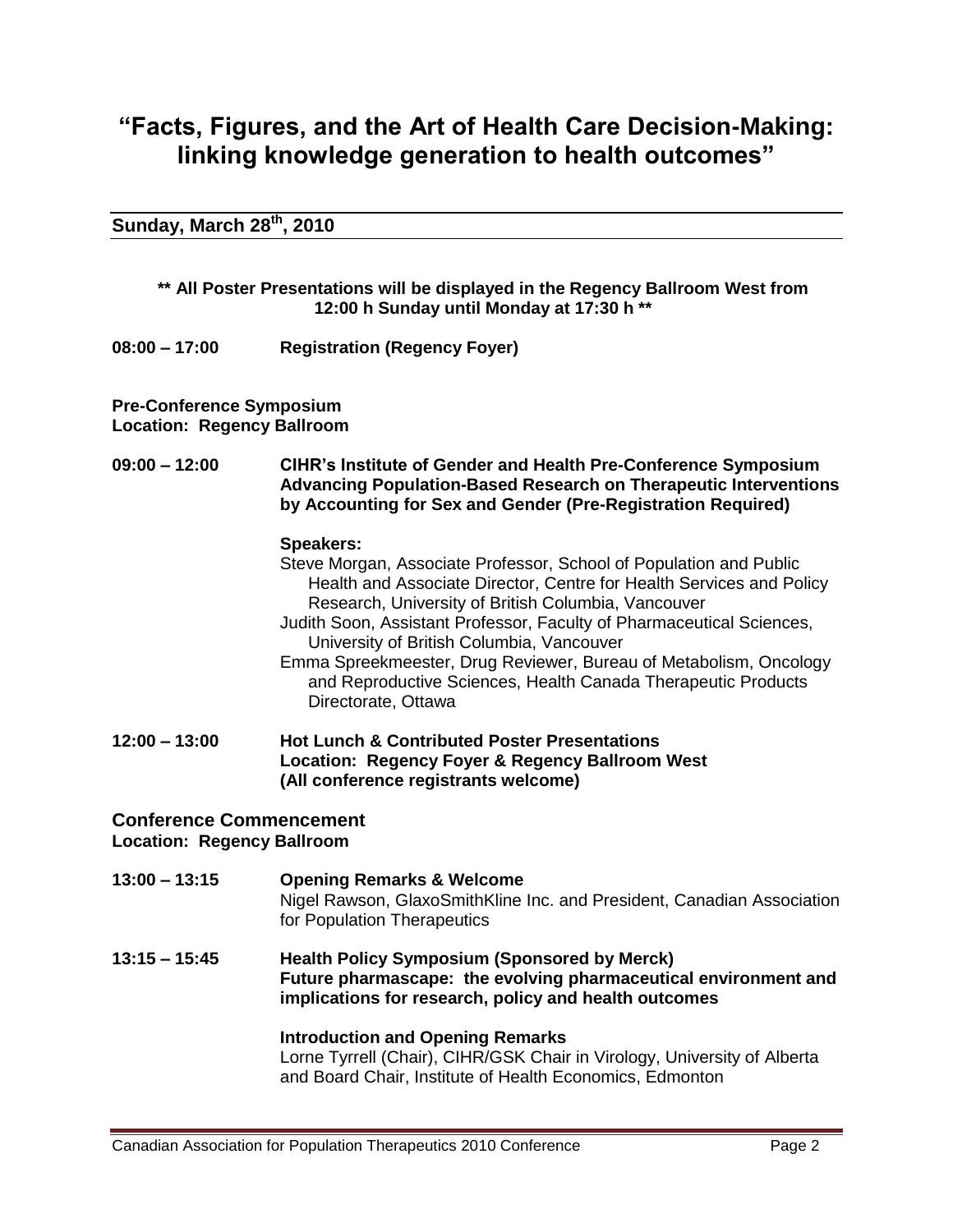|                 | <b>Comparative Effectiveness Research and Personalized Medicine:</b><br><b>Implications for the Future Pharmascape</b><br>Clifford Goodman, Vice-President, The Lewin Group,<br>Falls Church, Virginia                                                         |
|-----------------|----------------------------------------------------------------------------------------------------------------------------------------------------------------------------------------------------------------------------------------------------------------|
|                 | Coping with a paucity of data: An evaluation framework for<br>rare diseases<br>Chaim Bell, Assistant Professor of Medicine and Health Policy,<br>Management & Evaluation, University of Toronto, Toronto                                                       |
|                 | <b>Balancing Evidence and Access for new Cancer Agents</b><br>Terrence Sullivan, President and CEO, Cancer Care Ontario, Toronto                                                                                                                               |
|                 | <b>Access and Innovation: A Private Payer's Perspective</b><br>Amanda Ung, Product Director, Pharmaceutical Benefits,<br>Sun Life Financial, Toronto                                                                                                           |
| $15:45 - 16:15$ | <b>Break &amp; Contributed Poster Presentations</b><br>Location: Regency Foyer & Regency Ballroom West                                                                                                                                                         |
| $16:15 - 17:30$ | <b>Contributed Oral Presentations</b><br><b>Topics in Decision Making</b><br>Chair: Angela Rocchi, Axia Research                                                                                                                                               |
|                 | Ethnic disparities in prescription drug use: evidence from<br><b>British Columbia</b><br>S Morgan, University of British Columbia (Abstract 10)                                                                                                                |
|                 | Surrogate outcomes in HTA decision making<br>R Modha, Heron Evidence Development Ltd. (Abstract 13)                                                                                                                                                            |
|                 | Differences in EuroQol Five Dimension (EQ-5D) and Health Utilities<br>Index 3 (HUI3) derived utility scores in an HIV population<br>P Isogai, HOPE Research Centre, Sunnybrook Health Sciences Centre<br>(Abstract 7)                                          |
|                 | Seniors presenting to the Emergency Department after a fall: costs<br>and consequences<br>JC Woolcott, University of British Columbia (Abstract 12)                                                                                                            |
|                 | Cost-effectiveness analysis of thiopurine methyltransferase testing<br>to guide mercaptopurine starting doses in pediatric patients with<br>acute lymphoblastic leukemia<br>JR Donnan, Newfoundland and Labrador Centre for Health Information<br>(Abstract 6) |

and and the control of the control of the control of the control of the control of the control of the control of the control of the control of the control of the control of the control of the control of the control of the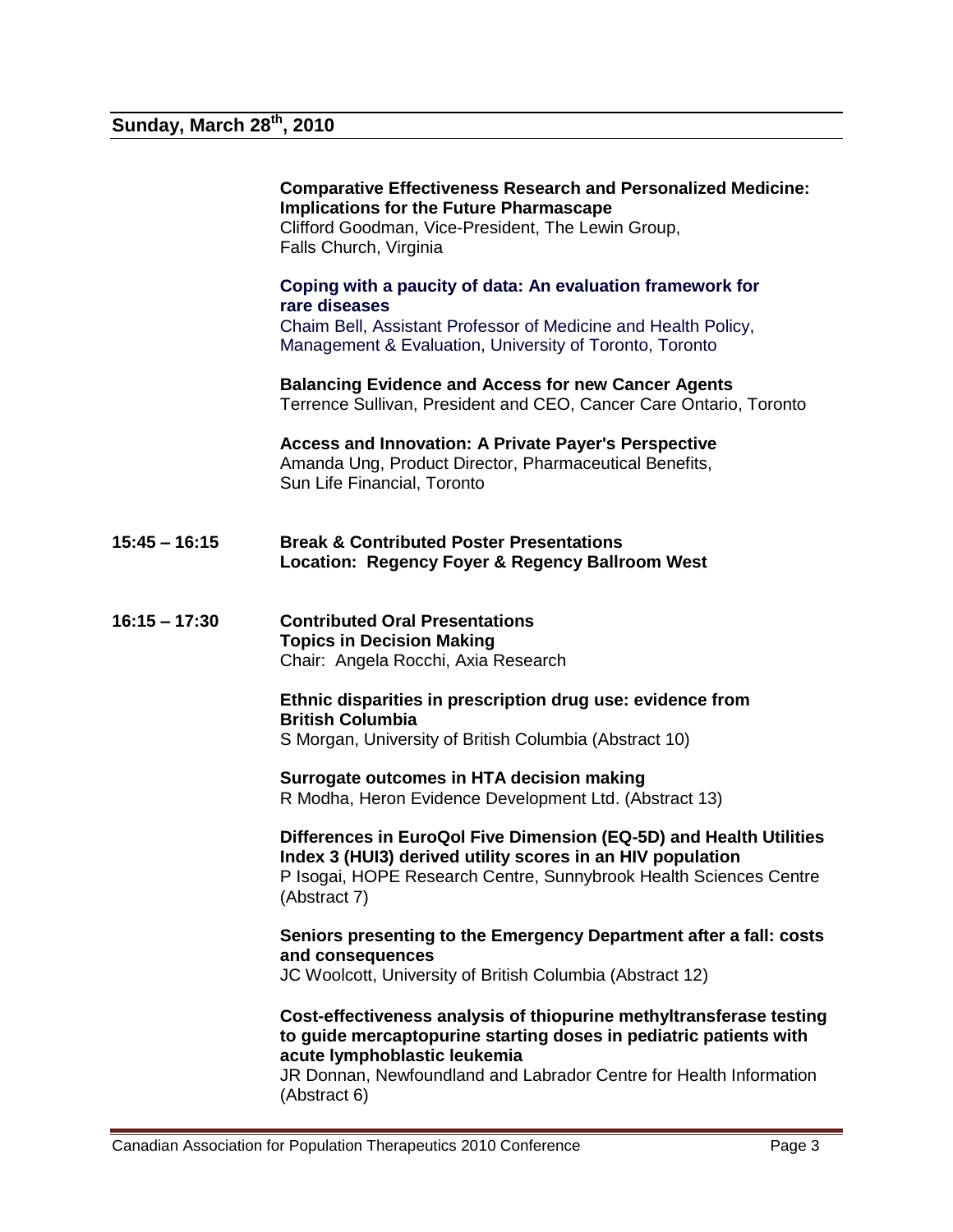#### **Sunday, March 28th, 2010**

#### **17:30 – 19:30 Reception & Contributed Poster Presentations (Sponsored by AstraZeneca Canada Inc.) Location: Regency Foyer & Regency Ballroom West**

**Monday, March 29th, 2010**

- **07:30 – 17:00 Registration (Regency Foyer)**
- **07:30 – 08:30 Breakfast**
- **Location: Regency Ballroom**
- **08:30 – 10:00 Vaccine / H1N1 symposium Policy/Epidemiology/Media lessons learned (Sponsored by GlaxoSmithKline Inc.)** Chair: Nigel Rawson, GlaxoSmithKline Inc.

#### **Speakers:**

**Epidemiology challenges in pandemic response** Allison McGeer, Professor, Mount Sinai Hospital, Toronto

**Ethical challenges in pandemic response** Cécile Bensimon, Post-doctoral Fellow, Joint Centre for Bioethics, University of Toronto, Toronto

**Media lessons learned in pandemic response** Don Low, Microbiologist-in-Chief, Mount Sinai Hospital, Toronto

- **10:00 – 10:30 Break & Contributed Poster Presentations Location: Regency Foyer & Regency Ballroom West**
- **10:30 – 12:00 Concurrent Sessions – Contributed Oral Presentations**

**Concurrent Session 1: Pharmacoepidemiology Location: Regency Ballroom East**

Chair: Nancy Risebrough, Oxford Outcomes

**Rheumatoid arthritis and serious infections: a nested case-control study from the Ontario Biologics Research Initiative (OBRI)** S Bernatsky, McGill University (Abstract 11)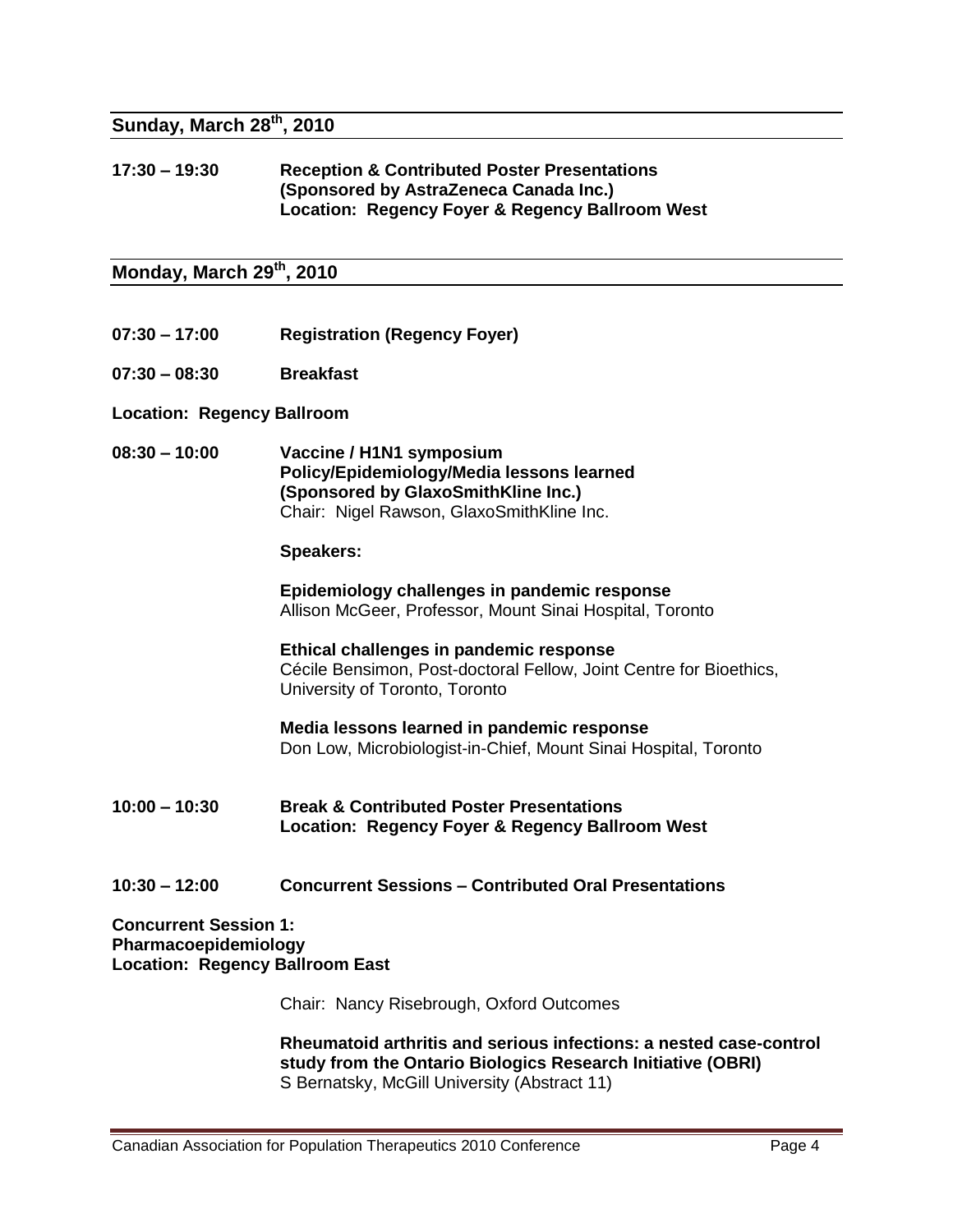### **Monday, March 29th, 2010**

**Under-use of disease-modifying anti-rheumatic drugs for seniors with early rheumatoid arthritis: a population based study from the Ontario Biologics Research Initiative (OBRI)**  C Bombardier, University of Toronto (Abstract 15)

**Antipsychotic-induced cerebrovascular events in the elderly residents of Manitoba: a population-based cohort study** I Vasilyeva, University of Manitoba (Abstract 3)

**Adherence to osteoporosis drugs and fracture prevention: no evidence of healthy adherer bias in a frail cohort of seniors** SM Cadarette, University of Toronto, Brigham and Women's Hospital, Harvard Medical School (Abstract 1)

**Are we treating wheeze with bug killer?** C Marra, University of British Columbia (Abstract 4)

**Effectiveness of antihypertensive agents in the secondary prevention of vascular events among patients with ischemic stroke – a nested case-control study**

S Perreault, University of Montreal (Abstract 8)

#### **Concurrent Session 2:**

**Novel Approaches to outcomes research, epidemiology, and decision-making Location: Regency Ballroom Centre**

Chair: Nicole Mittmann, HOPE Research Centre

#### **An open-source, interactive model to assess the outcomes and economics of diabetes interventions**

J Hornberger, Stanford University and Cedar Associates LLC (Abstract 2)

**The importance of adjusting for potential confounders when combining evidence from randomised and non-randomised studies: a Bayesian hierarchical model**

CE McCarron, McMaster University and PATH Research Institute (Abstract 14)

**Use and misuse of IV pantoprazole in paediatric inpatients** E Lau, Hospital for Sick Children (Abstract 16)

**Electronic vascular risk decision support: COMPETE III randomized trial**

AM Holbrook, McMaster University (Abstract 9)

#### **Using GIS maps to interpret patterns of contraceptive use among youth across British Columbia**

P Raj, University of British Columbia (Abstract 17)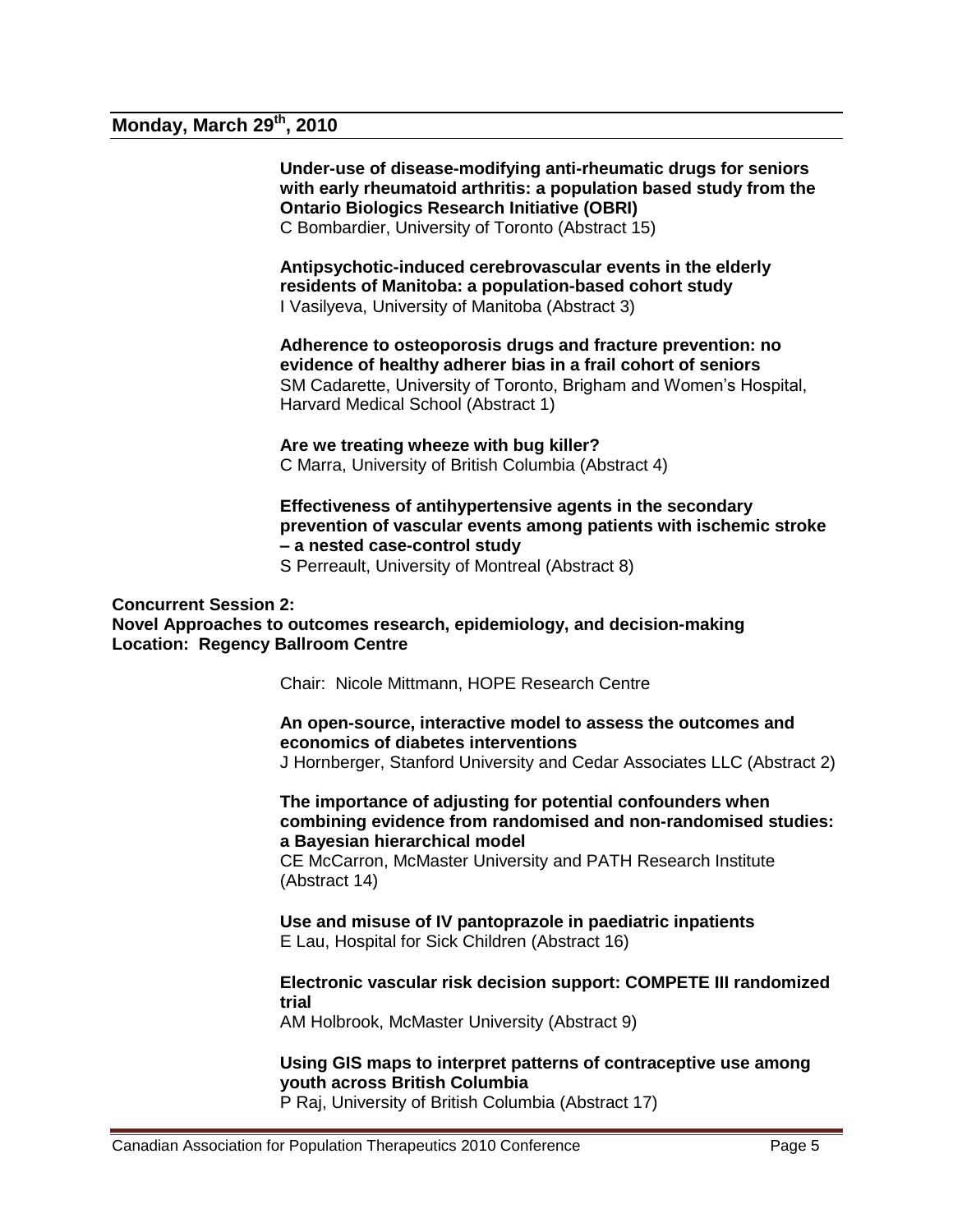## **Monday, March 29th, 2010**

|                                          | Confounding and participation effect in a primary care cluster<br>randomised controlled trial on dyslipidemia prescribing practices of<br>physicians<br>L Lalonde, University of Montreal (Abstract 5) |
|------------------------------------------|--------------------------------------------------------------------------------------------------------------------------------------------------------------------------------------------------------|
| $12:00 - 13:30$                          | Lunch (Sponsored by Eli Lilly Canada Inc.)<br>& CAPT Annual General Meeting<br>All conference attendees are encouraged to participate.                                                                 |
| $13:30 - 15:00$                          | New Methodologic Frontiers - Pharmacoepidemiology and<br><b>Pharmacoeconomics</b><br>Chair: Carlo Marra, University of British Columbia                                                                |
|                                          | <b>Speakers:</b>                                                                                                                                                                                       |
|                                          | <b>Frontiers in Pharmacoepidemiology</b><br>Sebastian Schneeweiss, Associate Professor, Brigham and Women's<br>Hospital / Harvard Medical School, Boston                                               |
|                                          | <b>Frontiers in Pharmacoeconomics</b><br>Murray Krahn, Senior Scientist, University of Toronto, Toronto                                                                                                |
| $15:00 - 15:30$                          | <b>Break &amp; Contributed Poster Presentations</b>                                                                                                                                                    |
| $15:30 - 17:30$                          | Observational vs. experimental evidence to inform policy<br>The RCT vs observational study debate (Sponsored by<br>SanofiAventis)                                                                      |
|                                          | <b>Moderator:</b><br>Robert Peterson, Executive Director, Drug Safety and Effectiveness<br>Network, CIHR, Ottawa                                                                                       |
|                                          | <b>Speakers:</b>                                                                                                                                                                                       |
|                                          | Ken Bassett, Professor, University of British Columbia, Vancouver                                                                                                                                      |
|                                          | David Juurlink, Associate Professor, Sunnybrook Health Sciences<br>Centre, Toronto                                                                                                                     |
| $18:30 - 21:00$<br>(Doors Open at 18:15) | <b>CAPT Social &amp; Networking Event (Ticket Required)</b><br><b>Location: Royal Ontario Museum</b><br>(Sponsored by Takeda Canada, Inc.)                                                             |
|                                          | Speaker:<br>Ms. Helen Stevenson, Ontario Public Drug Programs, Toronto                                                                                                                                 |

and and the control of the control of the control of the control of the control of the control of the control of the control of the control of the control of the control of the control of the control of the control of the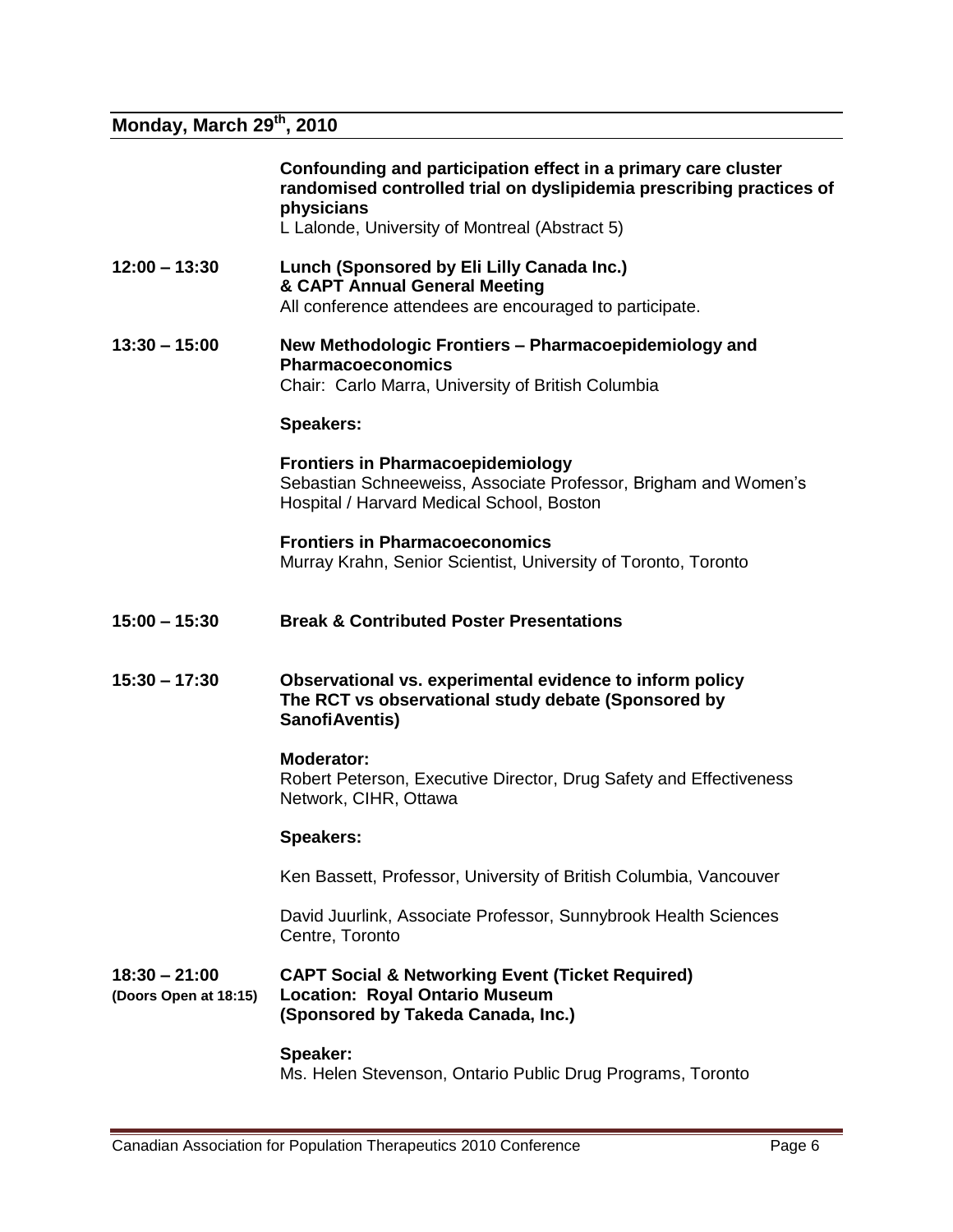## **Tuesday, March 30th, 2010**

| $07:30 - 12:30$ | <b>Registration (Regency Foyer)</b>                                                                                                                                                     |
|-----------------|-----------------------------------------------------------------------------------------------------------------------------------------------------------------------------------------|
| $07:30 - 08:30$ | <b>Breakfast</b>                                                                                                                                                                        |
| $08:30 - 10:00$ | Novel assessment frameworks to improve decision-making<br>(Sponsored by Amgen)<br>Chair: Frances Hall, Health Canada                                                                    |
|                 | <b>Speakers:</b><br>The Economics of Evaluating New Technologies<br>Tomas Philipson, Professor, University of Chicago, Chicago                                                          |
|                 | Difficult Decision-Making at the User Interface: Why the Traditional<br><b>Approach Doesn't Work</b><br>Janet Martin, Assistant Professor, London Health Sciences Centre,<br>London, ON |
| $10:00 - 10:30$ | <b>Break</b>                                                                                                                                                                            |
| $10:30 - 11:45$ | <b>Hot Topics in the Canadian Environment</b><br>Chair: Bonnie Cochrane, NL Centre for Health Information                                                                               |
|                 | 1. Update on the Canadian Drug Safety and Effectiveness Network<br><b>Initiative</b>                                                                                                    |
|                 | Robert Peterson, Executive Director, Drug Safety and Effectiveness<br>Network, CIHR, Ottawa                                                                                             |
|                 | 2. Quantitative benefit-risk analysis in regulatory decision-making                                                                                                                     |
|                 | Larry Lynd, Associate Professor, University of British Columbia,<br>Vancouver                                                                                                           |
| $11:45 - 12:00$ | <b>CAPT Awards Ceremony / Conference Close</b><br>Angela Rocchi, Axia Research and President-Elect, Canadian<br><b>Association for Population Therapeutics</b>                          |
| $12:00 - 12:30$ | <b>Buffet Lunch</b><br>(Open to all conference registrants)                                                                                                                             |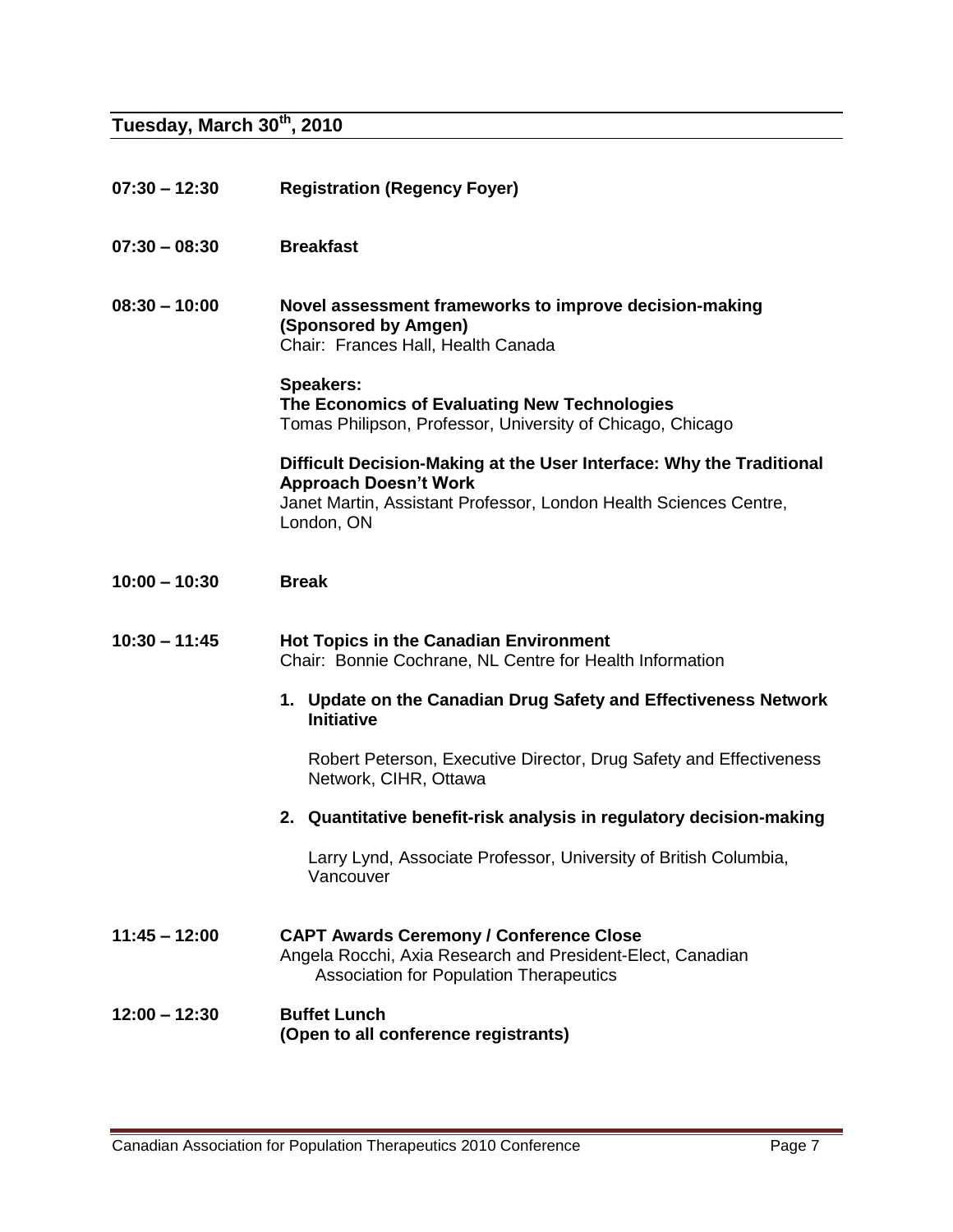#### **12:30 – 14:30 Pfizer Canada Satellite Symposium (Pre-Registration Required) Assessing the value of new therapies: where do we go from here?**

#### **Objectives of the symposium:**

- 1) Share and exchange diverse perspectives on the current health technology assessment (HTA) processes and frameworks
- 2) Describe and discuss the challenges and strengths with the current HTA framework
- 3) Debate potential solutions and new approaches to improve the HTA framework for the medicines of the future

Chair: Scott Gavura, Director Provincial Drug Reimbursement Programs, Cancer Care Ontario

#### **Panelists:**

Amir Attaran, Canada Research Chair in Law, Population Health and Global Development Policy, Faculties of Law and Medicine; University of Ottawa; *providing the legal perspective*

Durhane Wong-Rieger, Chair, Consumer Advocare Network; *providing the patient perspective*

Jens Grueger, VP Global, Market Access, Pfizer; *providing the Industry perspective* 

Margaret Somerville, Founding Director, McGill Centre for Medicine, Ethics and Law; *providing the ethical perspective*

Mona Sabharwal, Senior Manager Drug Benefits Management, Ontario Public Drug Programs; *providing the payer perspective*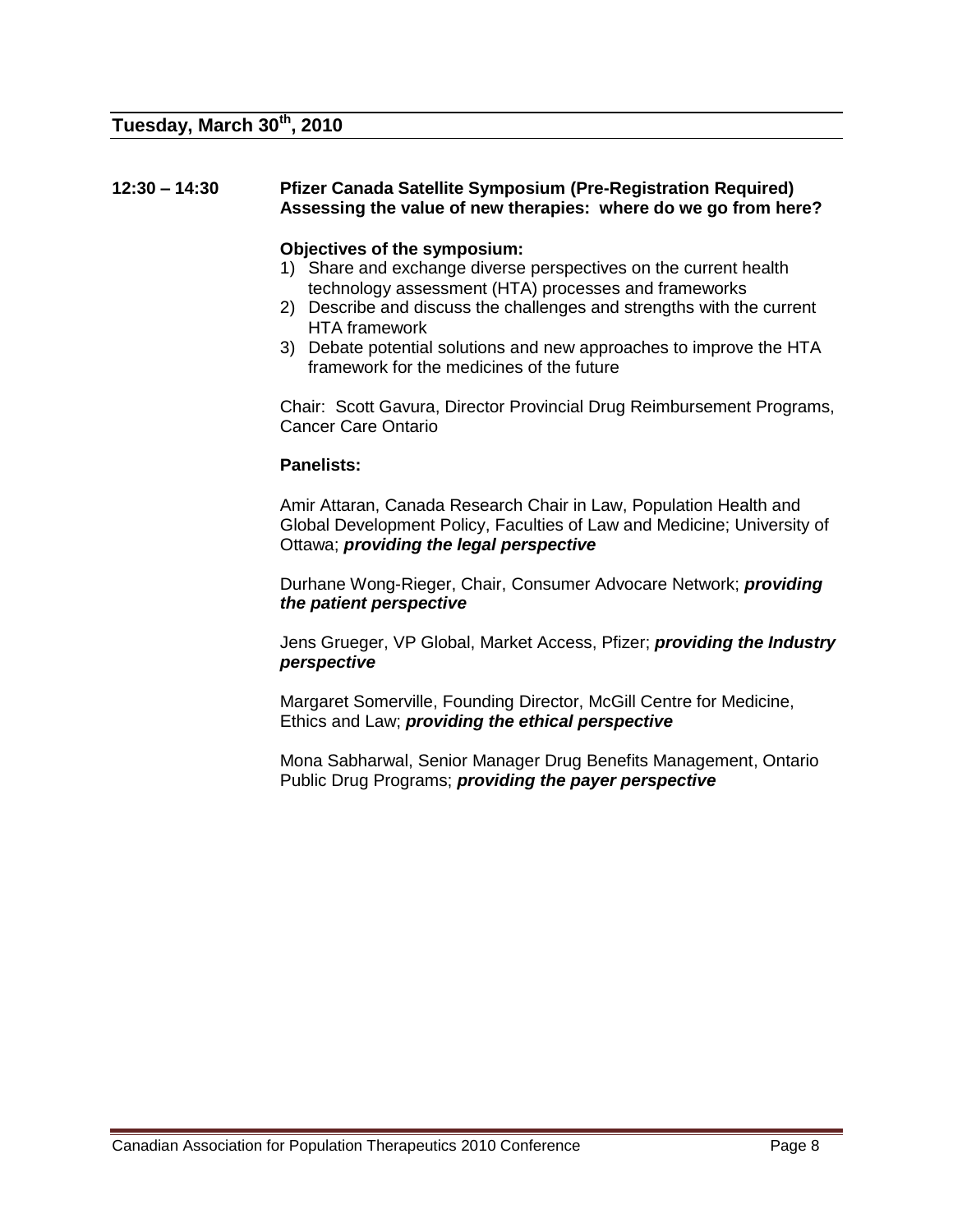## **ORAL PRESENTATIONS**

#### **(Note: Presenting Authors are underlined)**

**1**

Cadarette SM, Solomon DH, Katz JN, Patrick AR, Brookhart MA **Adherence to osteoporosis drugs and fracture prevention: no evidence of healthy adherer bias in a frail cohort of seniors**

#### **2**

Hornberger J, Shewade A, Rickert J, Hammer M, Groleau D, Adams J **An open-source, interactive model to assess the outcomes and economics of diabetes interventions**

#### **3**

Vasilyeva I, Alessi-Severini S, Biscontri RG, Metge C, Collins DM, Enns MW **Antipsychotic-induced cerebrovascular events in the elderly residents of Manitoba: a population-based cohort study**

#### **4 – ENCORE PRESENTATION**

Marra C, Marra F, Richardson K, Lynd L, FitzGerald JM **Are we treating wheeze with bug killer?**

#### **5**

Lalonde L, Blais L, Berbiche D, Villeneuve J, Perreault S, Genest J, Hudon E, Lussier MT, Vanier MC, Lamarre D **Confounding and participation effect in a primary care cluster randomised controlled trial on dyslipidemia prescribing practices of physicians**

#### **6**

Donnan JR, Ungar WJ, Mathews M, Rahman P **Cost-effectiveness analysis of thiopurine methyltransferase testing to guide mercaptopurine starting doses in pediatric patients with acute lymphoblastic leukemia**

#### **7**

Mittmann N, Isogai P, Rachlis A, Rueda S, Rosenes R, Bayoumi A, Risebrough N, Koo M, Rourke S **Differences in EuroQol Five Dimension (EQ-5D) and Health Utilities Index 3 (HUI3) derived utility scores in an HIV population**

#### **8**

Perreault S, Côté R, Dragomir A **Effectiveness of antihypertensive agents in the secondary prevention of vascular events among patients with ischemic stroke – a nested case-control study**

#### **9**

Holbrook AM, Pullenayegum E, Thabane L, Keshavjee K, Chan D, Dolovich L, Troyan S, Foster G **Electronic vascular risk decision support: COMPETE III randomized trial**

#### **10**

Morgan S, Hanley G, Cunningham C, Quan H **Ethnic disparities in prescription drug use: evidence from British Columbia**

#### **11**

Bernatsky S, Paterson M, Pope J, Widdifield J, Thorne C, Cividino A, Bombardier C **Rheumatoid arthritis and serious infections: a nested case-control study from the Ontario Biologics Research Initiative (OBRI)**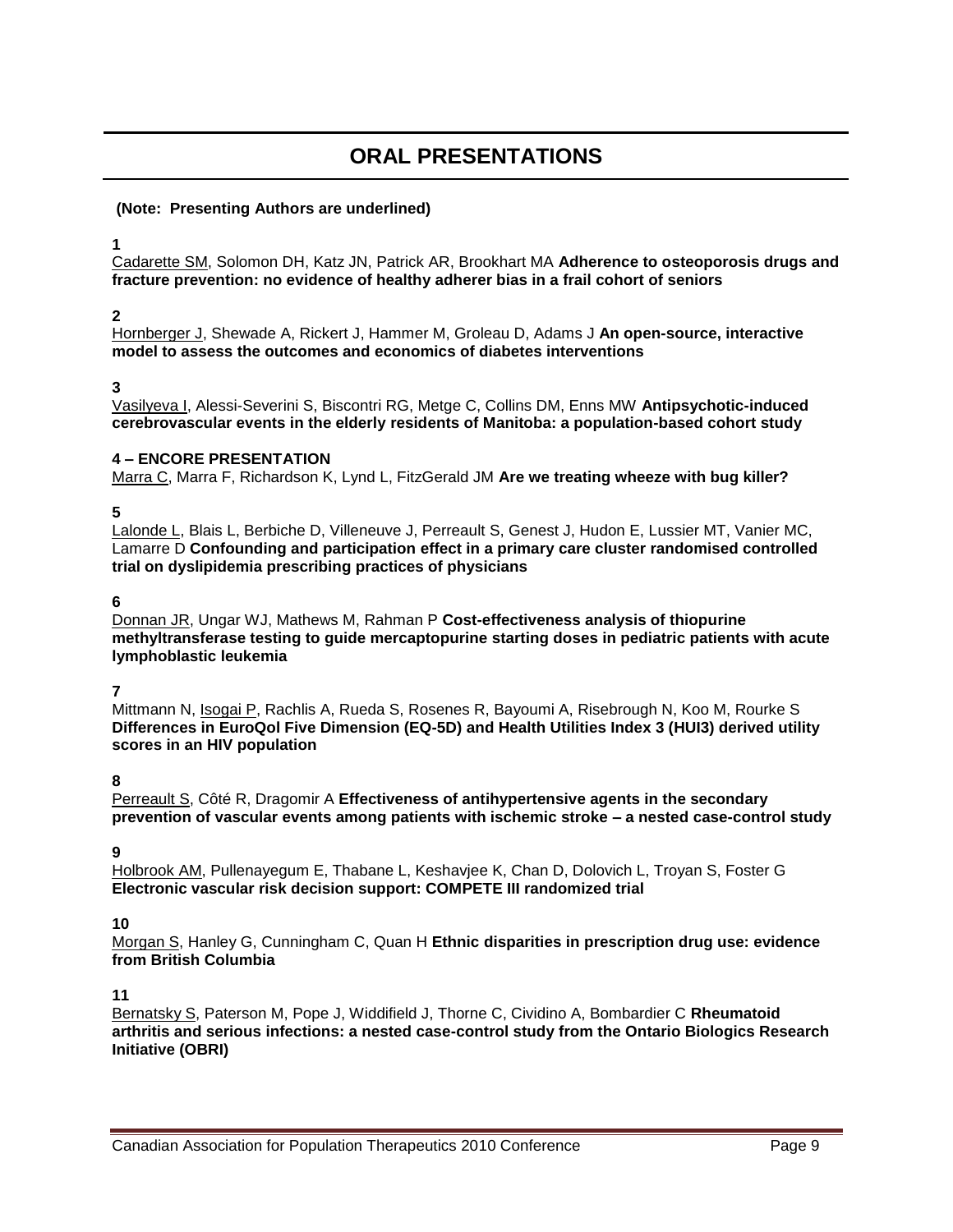Woolcott JC, Khan KM, Anis AH, Marra CA **Seniors presenting to the Emergency Department after a fall: costs and consequences**

#### **13**

Sedelnikova M, Modha R, Lock K, Howard P **Surrogate outcomes in HTA decision making**

#### **14**

McCarron CE, Pullenayegum EM, Thabane L, Goeree R, Tarride JE **The importance of adjusting for potential confounders when combining evidence from randomised and non-randomised studies: a Bayesian hierarchical model**

#### **15**

Bernatsky S, Paterson M, Pope J, Widdifield J, Thorne C, Cividino A, Bombardier C **Under-use of disease-modifying anti-rheumatic drugs for seniors with early rheumatoid arthritis: a population based study from the Ontario Biologics Research Initiative (OBRI)** 

#### **16**

Lau E, Pai N, Walsh CM, Marcon M **Use and misuse of IV pantoprazole in paediatric inpatients**

#### **17**

Raj P, Soon JA, Shoveller J **Using GIS maps to interpret patterns of contraceptive use among youth across British Columbia**

## **POSTER PRESENTATIONS**

#### **18**

Seung SJ, Mittmann N **A survey of Canadian stakeholders about OctreoScan utilization** 

#### **19**

Seung SJ, Mittmann N, Sharma M, and The BURST Study Investigators **Resource use after an ischemic stroke: results from The BURST Study**

#### **20**

Dolovich L, Levine M, Holbrook A, Thabane L, Nair K, Riemersma K **A systematic review of interventions that optimize medication prescribing and use in Canada**

#### **21**

Dolovich L, Levine M, Holbrook A, Thabane L, Raina P, Rangachari P, Goeree R, Nair K, Riemersma K **CIHR Training Program in Bridging Scientific Domains in Medication Safety and Effectiveness: program concepts and development**

#### **22**

Mittmann N, Evans WK, Rocchi A, Longo CJ, Au H-J, Husereau D, Leighl N, Isogai P, Krahn M, Peacock S, Marshall D, Coyle D, Malfair Taylor SC, Jacobs P, Oh PI **Addendum to CADTH's guidelines for the economic evaluation of health technologies: specific guidance for oncology products**

#### **23**

Chan BCF, McLean D, Bell M, Shear NH, Bell H, Mittmann N **One-year drug retention in etanercept patient support program enrollees**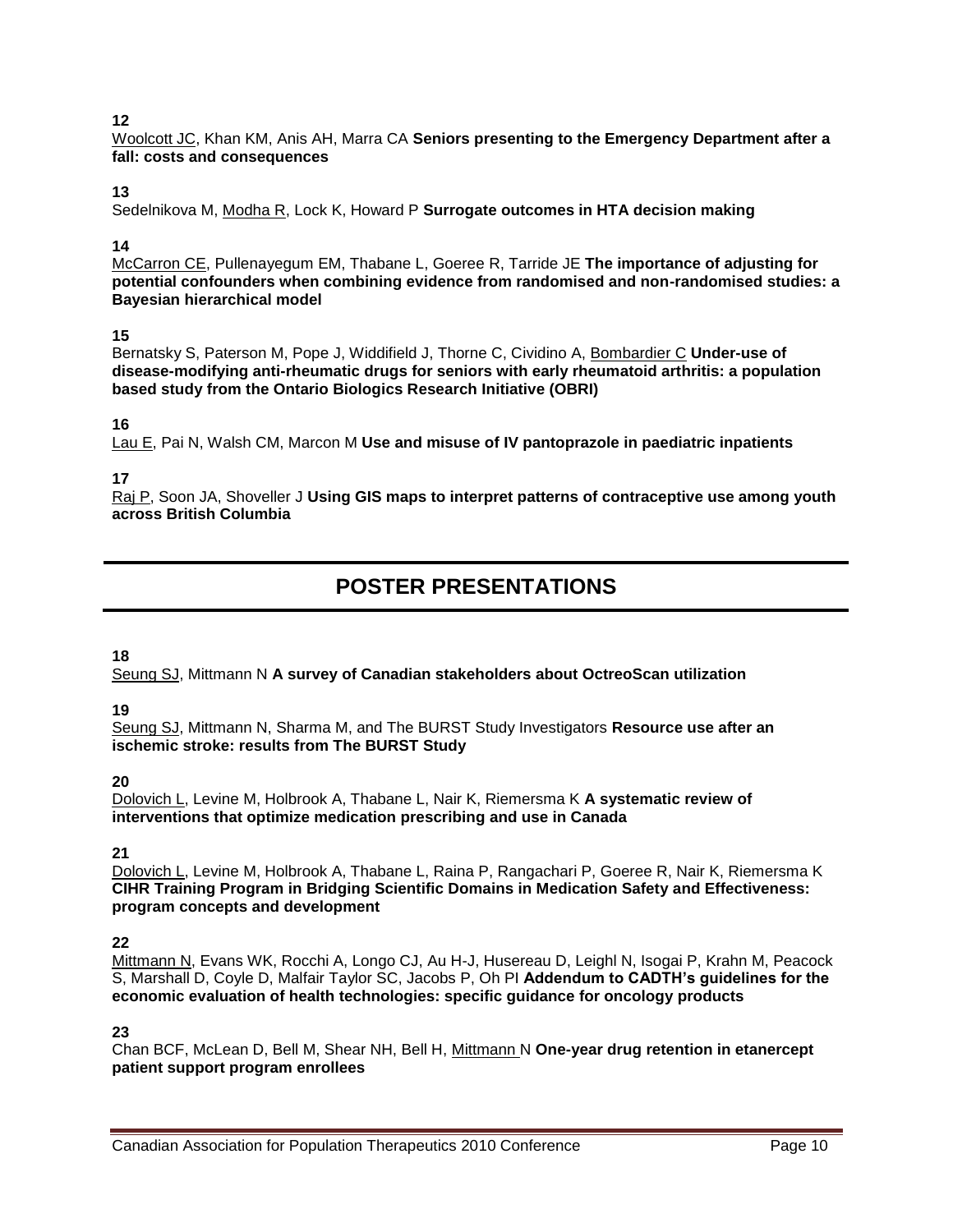Ferrusi IL, Marshall DA, Earle C, Trudeau M, Leighl NB, Pullenayegum E **How are breast cancer testing practices for personalised medicine documented in Ontario? A retrospective review of coded surgical pathology reports**

#### **25**

Marra F, Kaczorowski JA, Marra CA **Assessing pharmacists' preparedness for delivering the pandemic influenza vaccine in B.C.**

#### **26**

Rance L, Hwang P **Association of co-payments with compliance and employee sick days/shortterm disability (ACCESS): a real-world, randomized study**

#### **27**

Guertin JR, Dorais M, Sauriol L, Matteau A, Poulin F, Khairy P, Roy D, LeLorier J **Atrial fibrillation: A real life observation study in the Quebec population**

#### **28**

Thorne C, Cividino A, Widdifield J, Paterson M, Pope J, Bernatsky S, Li X, Ashoor H, Cesta A, Bombardier C **Baseline characteristics & preliminary efficacy results of patients receiving biologic and traditional disease modifying anti-rheumatic drugs (DMARDs) in Ontario: results from the OBRI**

#### **29**

Lynd L, Marra C, Sin D, Harvard S, Liu J, Grubisic M, FitzGerald JM **Benefit-risk analysis of combination LABA + ICS versus increased-dose ICS in treatment of asthma using the incremental net benefit framework**

#### **30**

Sadatsafavi M, Marra CA, Lynd LD, Marra F, Liu J, Mendoza O, Tan M, Elwood KR, Fitzgerald JM **Benefit-risk analysis of isoniazid (INH) for treatment of latent tuberculosis infection (LTBI)**

#### **31**

Petrella R, Mak D, Ferrazzi S, Kleinstiver P **Chronic obstructive pulmonary disease (COPD) prevalence, disease severity, related healthcare resource utilization in Southwestern Ontario**

#### **32**

Hopkins M, Brownrigg R, Magner P **Conversion from epoeitin alfa to darbepoietin alfa may be costsaving in Canadian dialysis patients**

#### **33**

Grima D, Mendelssohn D, Airia P, Dunn E, Bernard L **Cost-effectiveness analysis of sevelamer for the treatment of hyperphosphatemia in older Canadian patients with end-stage renal disease**

#### **34**

Kamdeu Fansi AA, Guertin JR, Li G, Harasymowycz PJ, Rhame E, LeLorier J **Cost-effectiveness of different modes of screening for open angle glaucoma in glaucoma high-risk populations**

#### **35**

Kröger E, van Marum R, Souverein P, Egberts T **Discontinuation of cholinesterase inhibitors: an administrative database study from the Netherlands**

#### **36 – ENCORE PRESENTATION**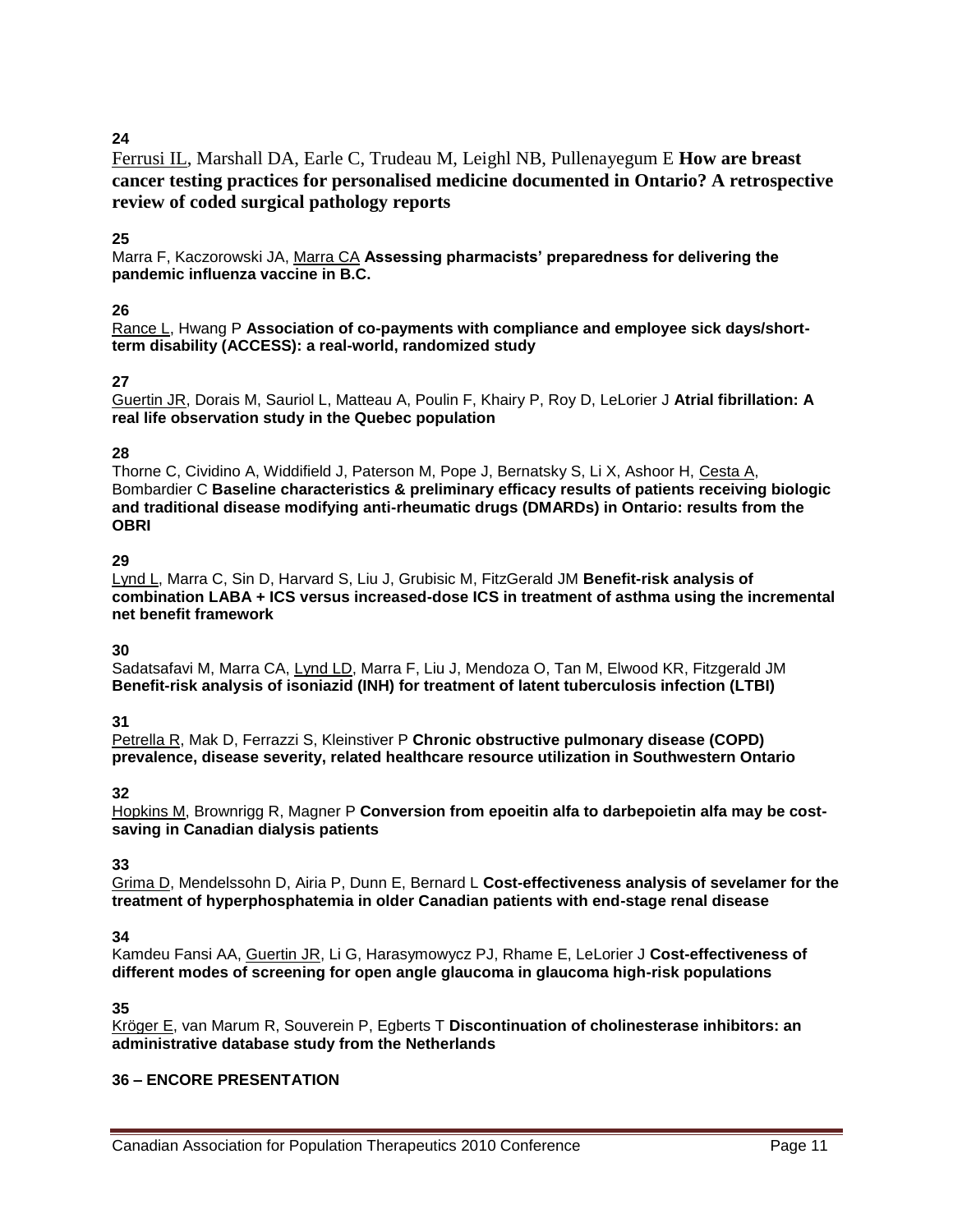Deal K, Marshall DA, Dabrowski D, Ciobanu A, Bukoski M, Moayyeddi P **Discrete choice experiment to determine willingness-to-pay for gastroesophageal reflux disease (GERD) treatment 37**

Isogai P, Cheung M, Mittmann N **Economic analysis of alemtuzumab in fludarabine-refractory and relapsed chronic lymphocytic leukemia in Canada**

#### **38**

O'Reilly D, Pasricha A, Sauriol L, Metge C, LeLorier J, Healey J, Humphries K, Dorian P, Jacobs P, Tarride J-E, Hopkins R, Xie F, Goeree R **Economic burden of illness study of Atrial Fibrillation (AF) in Canada**

#### **39**

O'Reilly D, Blackhouse G, El-Hadi W, Goeree R **Using the Cardiff Long Term Model to estimate the long-term cost-utility of adding Onglyza™ (saxagliptin) versus a thiazolidinedione (TZD) in patients with type 2 diabetes mellitus (T2DM) with insufficient glycemic control using maximal doses of metformin monotherapy and after failure or contraindication to sulfonylurea combination therapy.**

#### **40**

Paradis PE, Carter V, Mishagina N, Raymond V **Economic impact of delays in listing decisions by provincial drug plans following a positive Common Drug Review recommendation: the case of a smoking cessation treatment (varenicline)**

#### **41**

Cowan CD, Po P, Abdallah M **Effect of a two-tier formulary on prescription drug-utilization and spending: evidence from Canadian employer-sponsored drug plans**

#### **42 – ENCORE PRESENTATION**

Wang M, Marra C, Richardson K, Elwood K, Fitzgerald M, Marra F **Fluoroquinolone and other antibiotics delay diagnosis of tuberculosis** 

#### **43**

Forte L, Hughes E **Funding IVF for infertile Canadians: a cost-effectiveness analysis**

#### **44**

WITHDRAWN

#### **45**

Simonyi S, Jog M, Beauchamp R, Miller R, Bhogal M, Wein T **Impact of botulinum toxin type a (BOTOX®) on health utility in patients receiving treatment for approved therapeutic indications: baseline characteristics and interim results of a large ongoing phase iv prospective observational cohort study (MDs on BOTOX® utility-mobility) in Canada**

#### **46**

Po P, Law M, Cowan CD, Abdallah M **Impact of Ontario drug formulary listing on drug utilization under privately-insured drug plans**

#### **47**

Taylor DW, MacLeod SM, Rieder M, Turgeon J, Ridgway A, Thorpe R, Thomas A, Veenhuizen MF, West A **Key learning points for physicians, pharmacists and patient groups from a clinical roundtable on subsequent entry biologics**

#### **48**

Street C, Hodgkinson K, Perrot-Daley A, Sturge M, Young T, West R, Rahman P, Pullman D **Knowledge of your family history could save your life – using information technology to link genealogical information to prevent sudden cardiac death**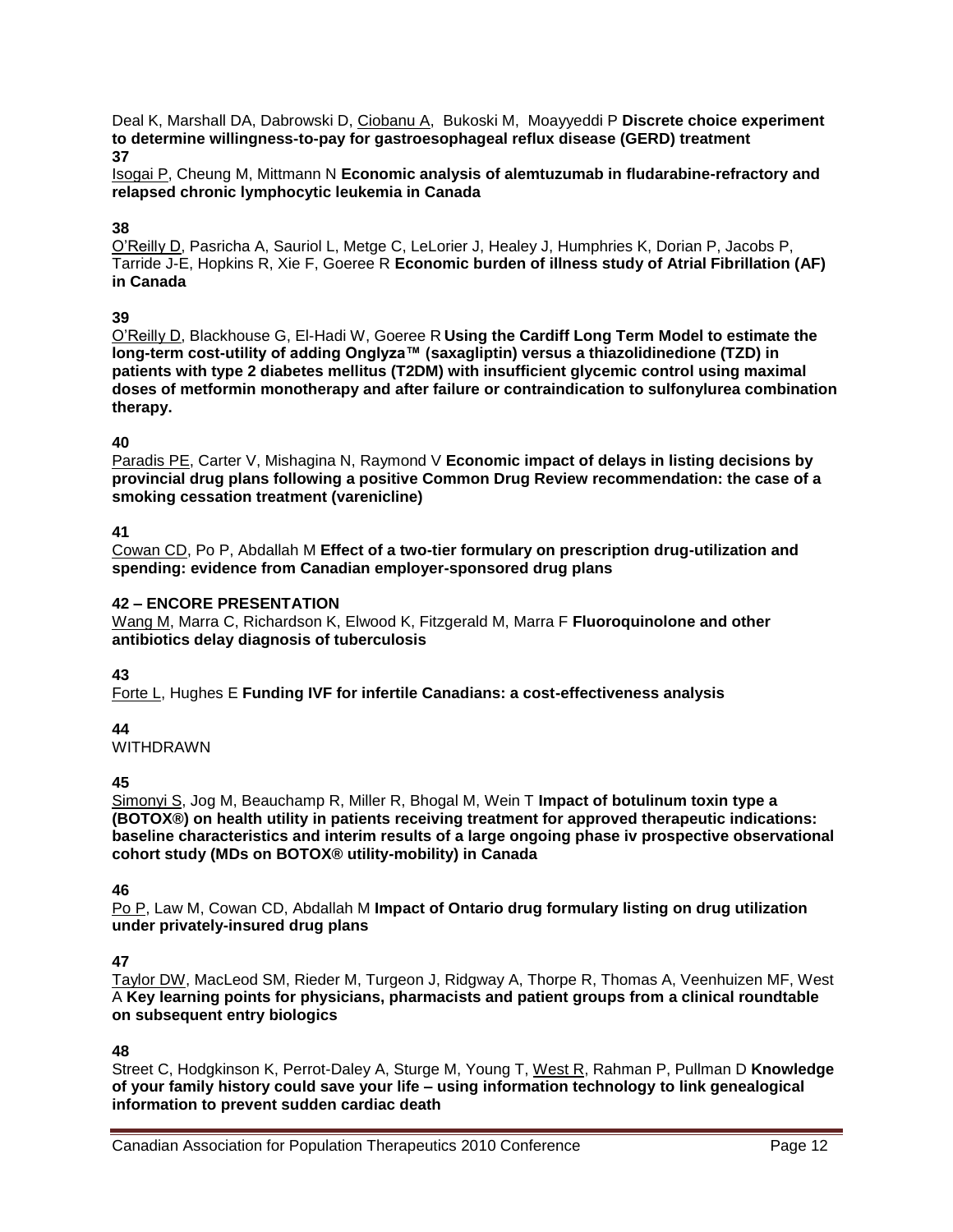Longo CJ **Out-of-pocket costs for cancer related drugs: effects of multiple health services deductibles on perceived patient burden in Ontario**

#### **50**

Cunningham CM, Hanley GE, Morgan SG **Patterns in the use of benzodiazepines in British Columbia: Examining the impact of increasing research and guideline cautions against long-term use**

#### **51**

Marshall DA, Ferrusi IL, Kulin NA, Phillips KA **Personalized medicine and the translation of research into practice**

#### **52**

Lessard M, Roy L, Dragomir A, Perreault S **Population-based study: impact of adherence level of antihypertensive agents on onset of end-stage renal disease**

#### **53**

Tremblay E, Gaudet M **Prevalence of potentially inappropriate prescriptions (PIPs) in Québec's elderly population, 2000-2006**

#### **54**

Lalonde L, Bélanger D, Duhamel F, Goudreau J, Hudon E, Lussier M-T, Martin E, Levesque L **Preventing cardiovascular disease in primary care: priorities for action**

#### **55**

Sproule J, Jonsson E, Chuck A **Prioritizing research in evaluation**

#### **56**

Martin E, Lalonde L, Choinière M, Dion D, Lussier D, Perreault S, Jouini G, Marchand S **Programme ACCORD: disability and loss of productivity in primary care patients with non-cancer chronic pain**

#### **57**

Leroux-Lapointe V, Choinière M, Dion D, Lamarre D, Thiffault R, Lussier D, Martin E, Jouini G, Perreault S, Marchand S, Lalonde L **Programme ACCORD: knowledge, attitudes and beliefs of community pharmacists about non-cancer chronic pain**

#### **58**

Jouini G, Choinière M, Dion D, Martin E, Lussier D, Perreault S, Marchand S, Lalonde L **Programme ACCORD: validation of a French version of the pain treatment satisfaction scale in primary care patients with non-cancer chronic pain** 

#### **59**

Gagnon E **Release of pharmaceuticals into the environment by consumers: a Canadian perspective** 

#### **60**

Costa-Scharplatz M, Jensen MM, Liovas A **Long-term cost-effectiveness of rosuvastatin compared with generic atorvastatin in a Canadian health care setting** 

#### **61**

Folia C, Liovas A **Review of studies evaluating the impact of policy-driven statin switch programs on patients**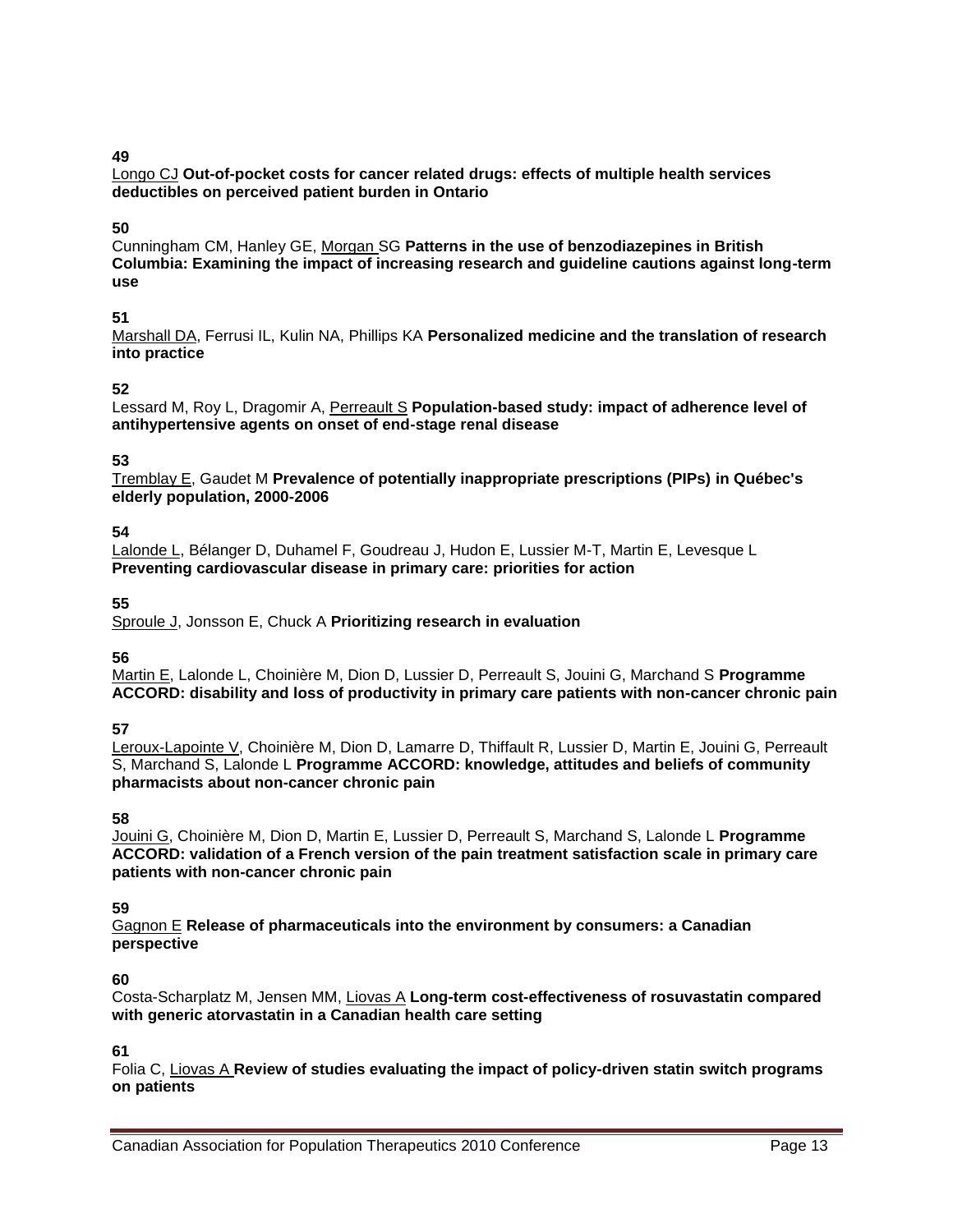Gamble JM, Eurich DT, Ezekowitz JA, Kaul P, Hude Q, McAlister FA **Sex differences in one-year mortality in people with heart failure among urban and rural residences in Alberta, Canada**

#### **63**

Tarride J-E, Haq M, Xie F, Bowen J, Blackhouse G, O'Reilly D, Goeree R **The burden of osteo-arthritis in Ontario**

#### **64**

Tarride J-E, Haq M, O'Reilly D, Bischof M, Xie F, Bowen J, Blackhouse G, Goeree R **The burden of rheumatoid-arthritis in Ontario**

#### **65 – ENCORE PRESENTATION**

Najafzadeh M, Marra CA, Lynd LD, Sadatsafavi M, Sin DD **The economic value of a potential biomarker for chronic obstructive pulmonary disease** 

**66**

Guertin JG, Dorais M, Sauriol L, Matteau A, Poulin F, Khairy P, Roy D, LeLorier J **The use of amiodarone in Quebec between January 1998 and April 2009. An observational study**

#### **67**

Guénette L, Gaudet M, Tremblay É **The use of lipid-lowering drugs in Québec from 2004 to 2008: a cohort study**

#### **68**

Metge CJ, Azimee M, Lix L, Morin S, Caetano P, Leslie WD **Using cost-of-illness analysis to describe the direct burden of fracture: estimates of potential savings from prevention**

#### **69**

Singh S, Belanger D, Cameron C **Using mixed treatment comparisons to generate recommendations for optimal use of medications**

#### **70**

Dragomir A, Angers J-F, Tarride J-E, Rouleau G, Drapeau P, Perreault S **Validation of a Monte-Carlo Markov model for schizophrenia** 

#### **71**

Marin-Leblanc M, Perreault S, Dubé MP **Validation of warfarin pharmacogenetic algorithms in real clinical practice: preliminary results**

#### **72**

Smith LM, Lévesque LE, Nasr M, Perry AG **Validity of the immunization record information system (IRIS) database for epidemiologic studies of the human papillomavirus (HPV) vaccine**

#### **73**

Holbrook AM, Dua M, Nikitovic M, Troyan S, Pulleneyagum E, Crowther M **Will individualized benefitharm risk information affect patients' decisions regarding warfarin**